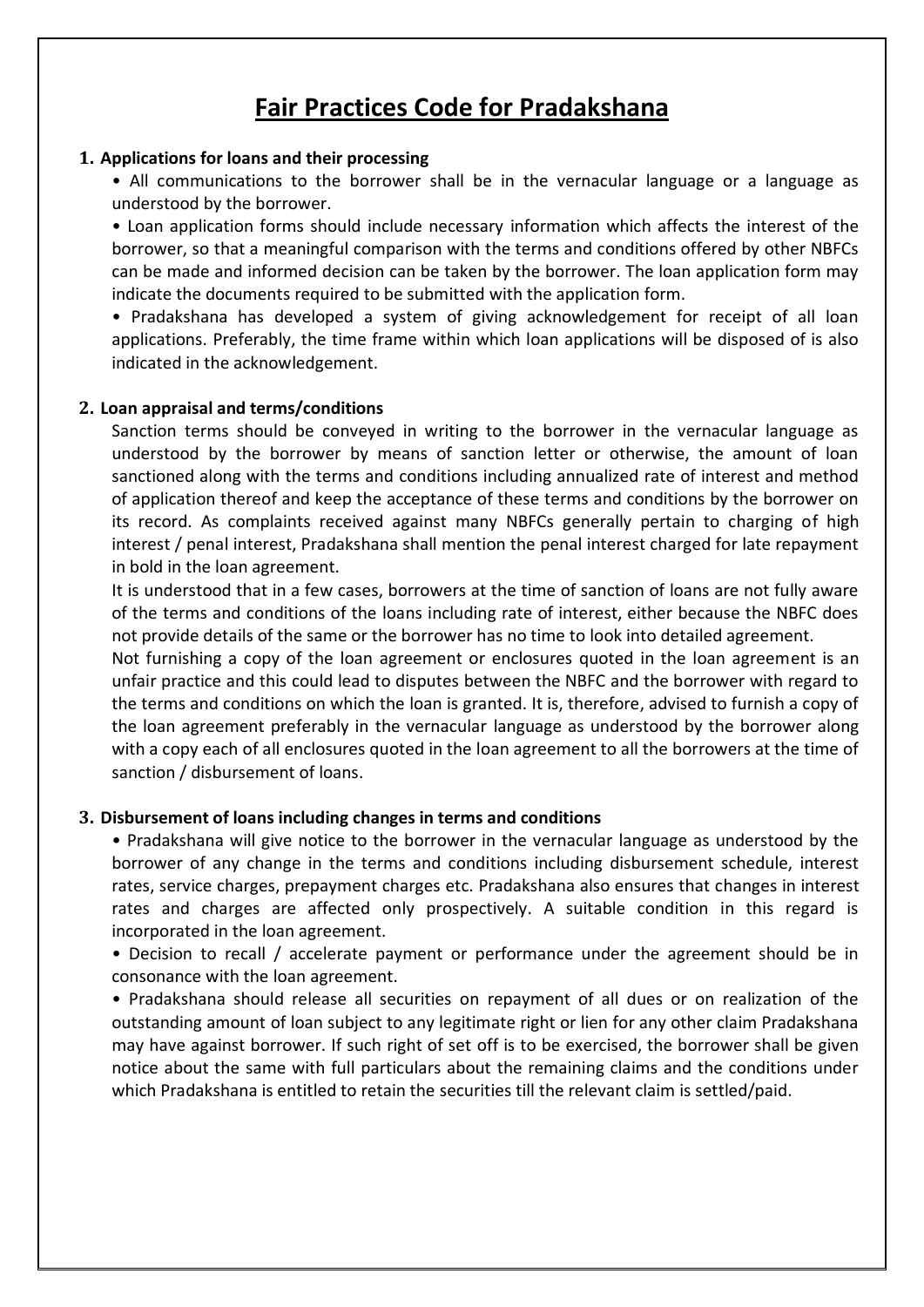## **4. General**

• Pradakshana will refrain from interference in the affairs of the borrower except for the purposes provided in the terms and conditions of the loan agreement (unless new information, not earlier disclosed by the borrower, has come to the notice of the lender).

• In case of receipt of request from the borrower for transfer of borrower bank account, the consent or otherwise i.e. objection of the Pradakshana, if any, will be conveyed within 21 days from the date of receipt of request. Such transfer shall be as per transparent contractual terms in consonance with law.

• In the matter of recovery of loans, Pradakshana will not resort to undue harassment viz. persistently bothering the borrowers at odd hours, use of muscle power for recovery of loans etc. As complaints from customers also include rude behaviour from the staff of the companies, Pradakshana ensures that the staff is adequately trained to deal with the customers in an appropriate manner.

## **5. Grievance Redressal Mechanism**

The Board of directors of Pradakshana laydown the appropriate grievance redressal mechanism within the organization to resolve disputes arising in this regard. Such a mechanism should ensure that all disputes arising out of the decisions of lending institutions' functionaries are heard and disposed of at least at the next higher level. The Board of Directors will also provide for periodical review of the compliance of the Fair Practices Code and the functioning of the grievances redressal mechanism at various levels of management. A consolidated report of such reviews may be submitted to the Board at regular intervals, as may be prescribed by it.

Board further approved the following Escalation Matrix for resolving customer grievance

Level 1: [pramod@pradakshana.com](mailto:pramod@pradakshana.com)

Level 2: [sathishranga@pradakshana.com](mailto:kiranchoppakatla@pradakshana.com)

Level 3: [kishorepuli@pradakshana.com](mailto:kishorepuli@pradakshana.com)

## **6. Fair Practices Code**

(Which should preferably in the vernacular language as understood by the borrower) based on the guidelines outlined hereinabove will be put in place by Pradakshana with the approval of the Board within one month from the date of approval. Pradakshana will strive to improve further, the Fair Practices Code, enhancing the scope of the guidelines but in no way sacrificing the spirit underlying the above guidelines. The same should be put up on Pradakshana web‐site, for the information of various stakeholders.

## **7. Complaints about excessive interest charged by NBFCs**

The Reserve Bank has been receiving several complaints regarding levying of excessive interest and charges on certain loans and advances by NBFCs. Though interest rates are not regulated by the Bank, rates of interest beyond a certain level may be seen to be excessive and can neither be sustainable nor be conforming to normal financial practice.

Board of Pradakshana has, therefore, laid out appropriate internal principles and procedures in determining interest rates and processing and other charges.

In this regard the guidelines indicated in the Fair Practices Code about transparency in respect of terms and conditions of the loans issued by RBI are kept in view.